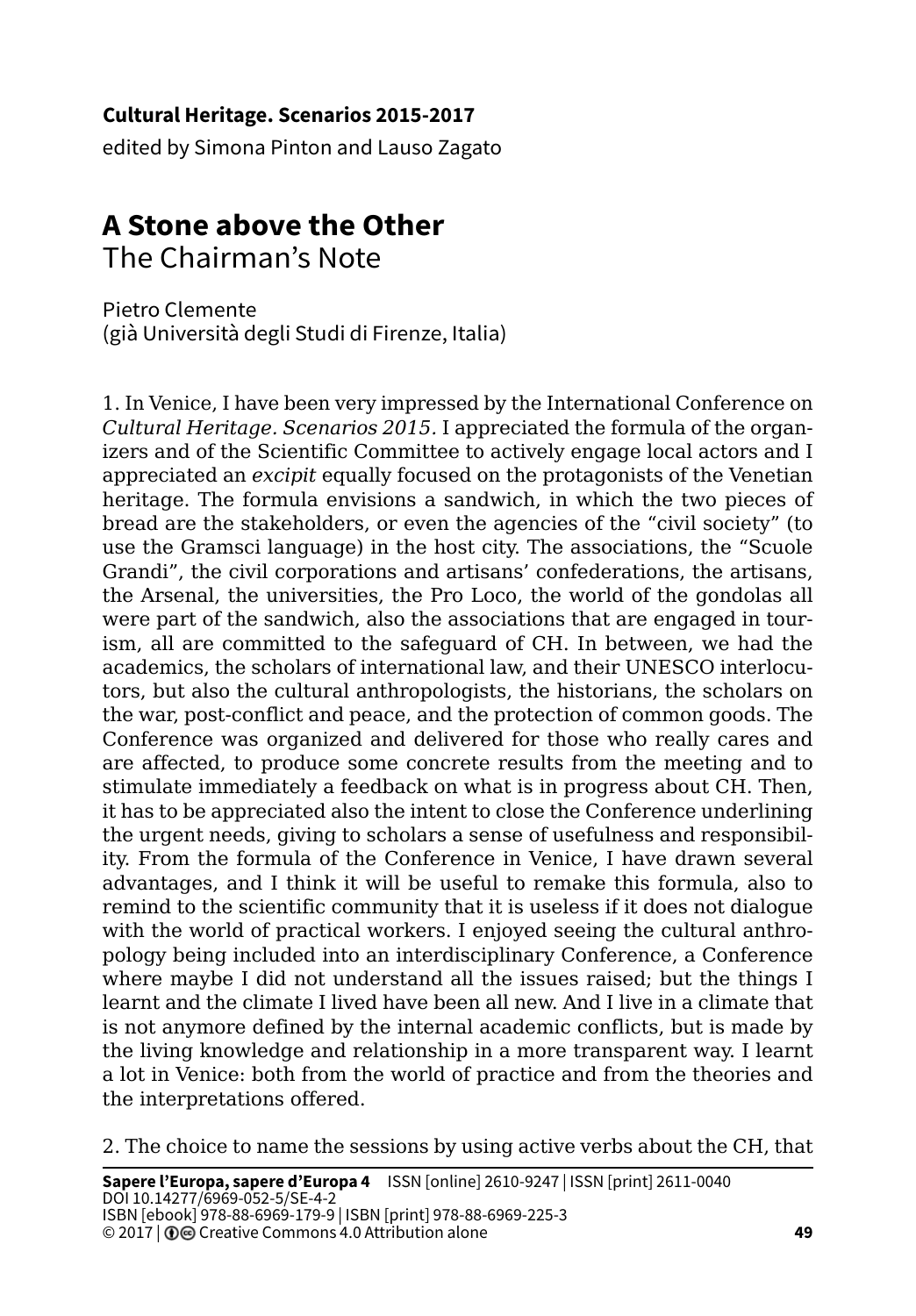were therefore catalogued as fire / soul / condensation / is transmitted to the heart and to the hands or dies/ has been right and original. In these titles, heritage becomes a 'transcendent subject' which operates through people who make and refer to it. The heritage therefore does not have the nature of the transcendence of the 'bad power' in which it is often identified (the power that embalms, falsifies, crystallizes), but it has the nature of the immanence of being in life, or even in civil society. So if it burns, it is because it is on fire, or because it produces pain, distress, not-fulfilled passions. It is engaging anyway, as well as when it animates or gives life to actions, even to conflicts. Then heritage becomes a 'condensation' because it always captures the subject in order to concretely manifesting it, it captures the interest of participants to transmit it, otherwise the CH will die. If heritage becomes transmitted (in a way that keeps ambiguity between a moral imperative and a reflective form), this happens through a practical knowledge. It happens through the hands (about handcrafts was written "with the mind in the hands"), and out of strength and passion, located in the heart, with no public or private action that favour it or impose it.

Sometimes during the Conference it was told that "the burning side of the heritage" prevailed also in the other sessions, because of the topics of complaint (the absence of the role of the public administration, etc.), underestimating that when something burns means that it is placed in public scenarios, means that it animates people, means that it favours processes against solitude. Therefore, the initial and final interventions of civil society have made me thinking and writing that the heritage is as if each person were there to put his stone and to build something together. Personally, as a chairman of a session devoted to the theme of heritage (a session full of action of cultural commitment on the high productivity of the world's heritage), I saw alive the theme of the most recent book written by James Clifford, *Returns. Becoming Indigenous in the Twenty-first Century* (2013). J. Clifford is a well known American anthropologist with important studies of museums and heritage. In Italy this theme can be defined as follows: after having marginalised the skills and social forms of the past, the Italian society, as largely post-industrial, now 'returns' to the local heritage, interpreting the skills and the cultural diversity as a possible resource against the crisis, due to an excess of 'liquid standardization'. Be indigenous in the twenty-first century means in my opinion creating communities through a new sense of differences and of cultural resources, it means playing and valorizing the local tradition as a resource for the future.

3. It is quite impressive that jurists look at the UNESCO international law as a positive fact, a response to the war in which culture and heritage are factors of resistance to destruction, are a response to what is divided and aims to the unity, are the activation of new rights from below.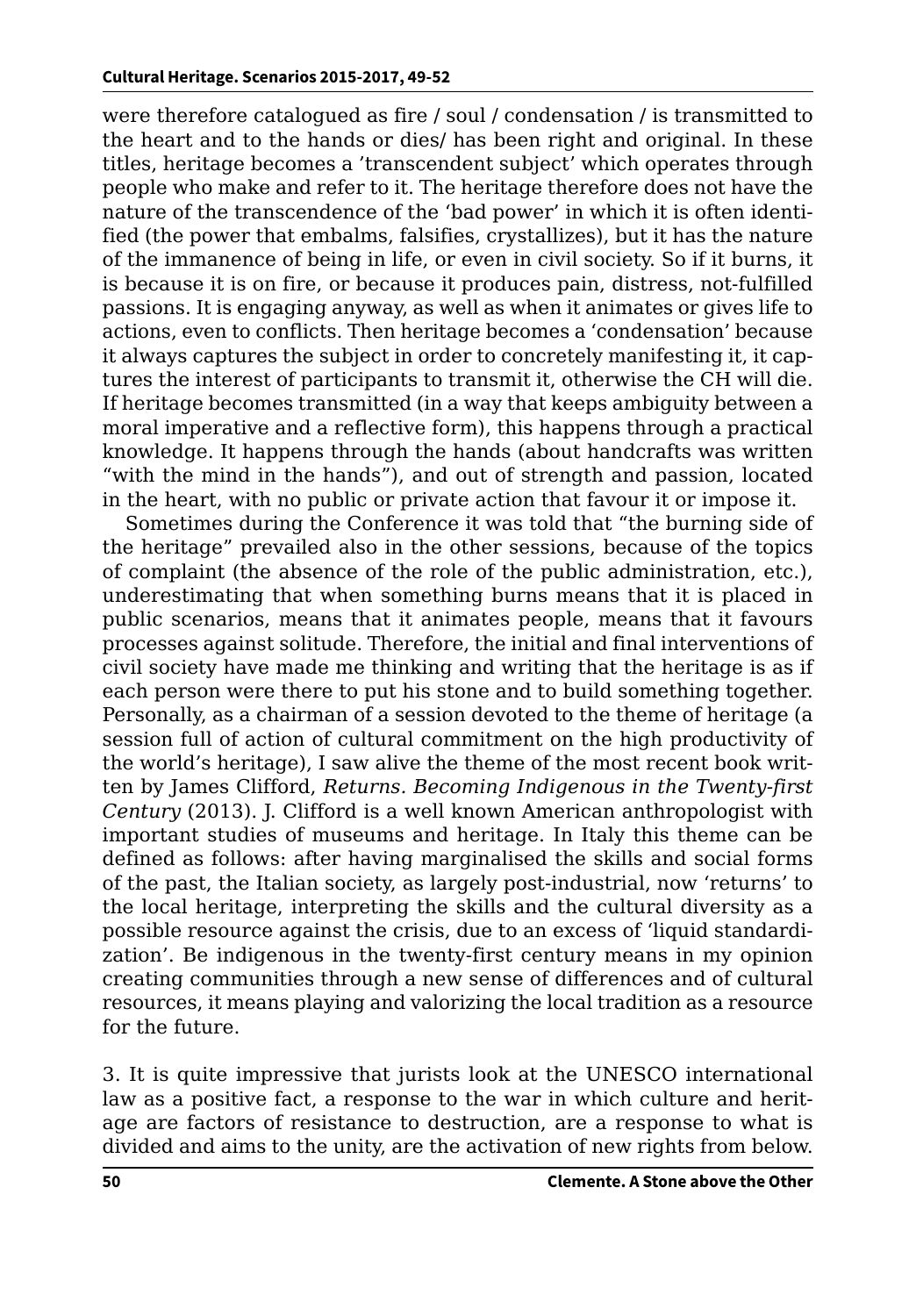They criticize the 2003 UNESCO Convention because of its potential in recognizing new rights of participation to the people; and the creation of community-recognition is still not applicable. The international norms on historical, artistic, architectural and anthropological heritage are often seen as forms of power aimed at imposing taxes and conditioning world processes. Undoubtedly, the UNESCO policies emerge through the State parties' policies, and these policies are often not aimed at promoting and realizing the public interest. But it is also true that this happens at every level of the political and institutional life. So, if the criticism is not coming from a total anarchy, maybe this suspicion (or hostility) hides a popular disappointment because a 'community' can finally decide by itself, and so can escape from the power of technicians. It is quite common to hear that the community does not understand anything without the experts, that they reflect the system and the consumerism. Leninists and Trotskyists seem to confront new forms of heritage. Facing the debates about heritage and about rights, the imagination related to the experiences of radical democracy dating back to 1900, from the Paris Commune to the factory councils, re-appears. In that time, anthropologists and art historians, also architects and planners, were Jacobins and firmly believed that 'the party' born from above would be able to guide the masses. In similar way, today the UNESCO deceives communities that for their own well being could instead rely on intellectuals. As social and political philosophers, we can say that there is an ICH UNESCO à la Foucault which is an agency of the intangible force that shapes the people, or à la De Certeau that instead recognizes in ICH UNESCO a way where communities can redefine management tactics of social space to their own advantage, through a motto like: "the immaterial is ours and we can manage it". This motto seems well attested in the work made by the Lombardia Region on the inventories, of which there was some echo in Venice.

4. Between the 2003 UNESCO Convention and the Faro Convention, there are interesting adjustments, small disputes, declarations of affection. The Venetian jurists love the Faro Convention more that the 2003 UNESCO Convention. Perhaps it seems but is not really like this, maybe the jurists look for an integrate use of the two Conventions. Both are soft laws if compared to national laws, and may not be applied, but are expected to be applied once the States have ratified them. Italy waited many years to sign the two Conventions, but once done, Italy was expected to use them more than it does. What is the problem? If I understand well, it is quite clear that the 2003 UNESCO Convention 'provides awards' based on a universal value of CH to the community/individuals, that are rich of knowledge, arts, skills, etc. Faro instead recognizes subjects as 'agency of civil society'. The ICH community can also be a singing group, traditional, as long as active. While the Faro Convention recognizes as a heritage community a